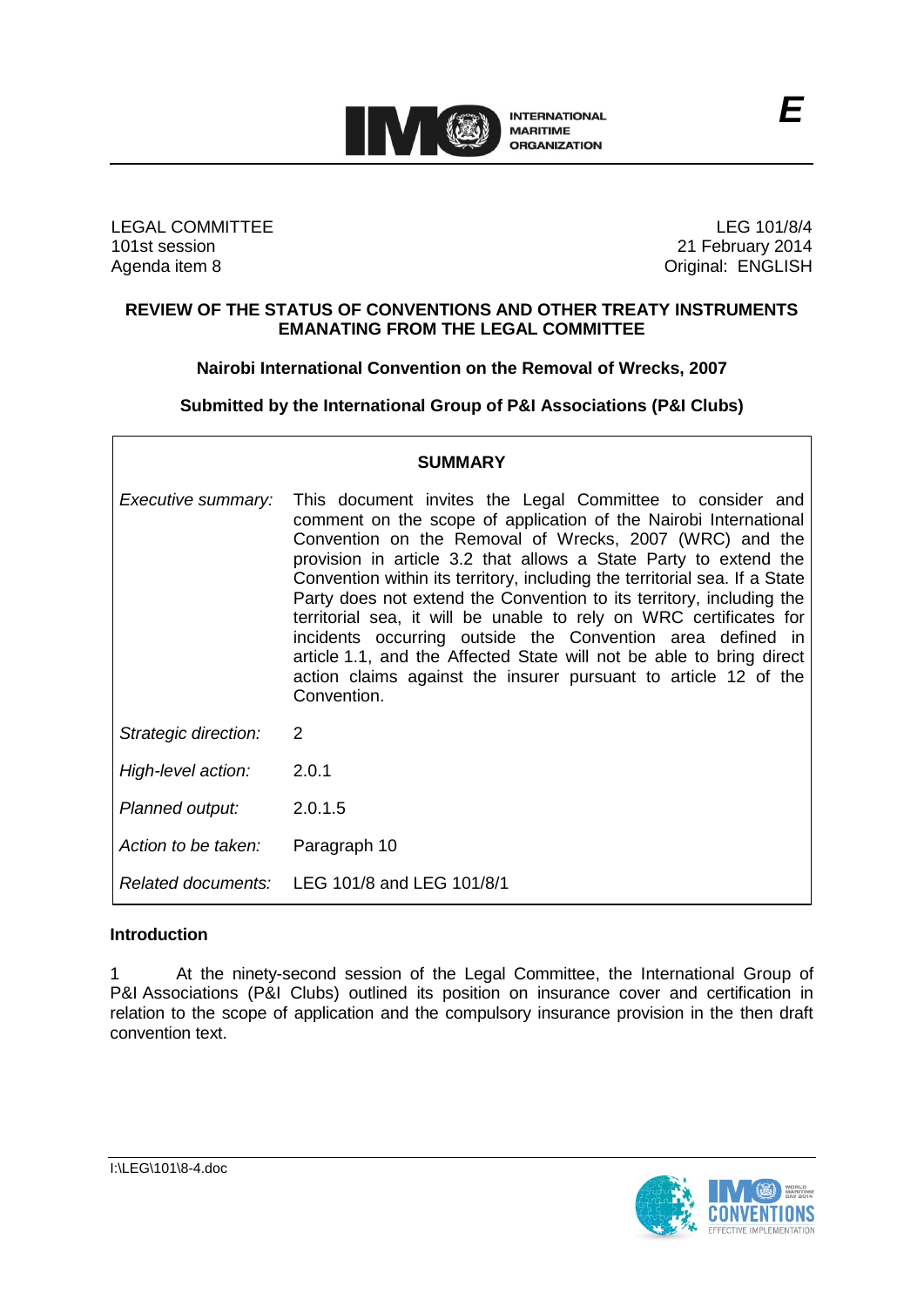2 Several Member States shared and acknowledged the concerns expressed by the P&I Clubs at the time. This, to some extent, is reflected in the recitals to the WRC, which describe the objectives of the Diplomatic Conference<sup>\*</sup> in such terms that the conference should adopt uniform international rules and procedures to ensure the prompt and effective removal of wrecks and payment of compensation for any costs incurred, and which also noted that many wrecks may be located in States' territory, including the territorial sea. P&I Clubs has observed that since the WRC's adoption in 2007, nine States have acceded to it, but only two States have notified the depository that the application of the Convention area will include the territory and the territorial sea.

# **Scope of application**

3 The 2007 Diplomatic Conference adopted a Convention that applies in geographical scope to the EEZ. The "Convention area" means "the exclusive economic zone of a State Party, established in accordance with international law or, if a State Party has not established such a zone, an area beyond and adjacent to the territorial sea of that State determined by that State in accordance with international law and extending not more than 200 nautical miles from the baselines from which the breadth of its territorial sea is measured" (articles 1.1 and 3.1). However, a State Party may extend the scope of the Convention to its own territory, including its territorial sea (articles 3.2 to 3.4). When a State Party has made a notification under article 3, paragraph 2, the Convention area of the Affected State shall include the territory, including the territorial sea, of that State Party (article 3.3). As most wrecks occur in territorial waters. the Convention will have limited effect in States Parties which do not extend the scope of application to the territory and territorial sea. The territorial sea normally extends 12 nautical miles from the coastal baseline.

4 The WRC will enter into force for contracting States 12 months following the tenth accession or ratification. States that have not extended the Convention area to their territory and territorial sea will not be entitled to apply the provisions on shipowner's liability in respect of locating, marking and removing a hazard in accordance with the Convention, and the compulsory insurance provisions in article 12 will not apply to hazards and wrecks that occur outside the Convention area. This inability to apply the liability provisions inherent in the WRC could disadvantage an Affected State if it has inadequate liability provisions in national law in respect of locating, marking and removing hazards or wrecks.

## **Compulsory insurance – article 12**

5 The compulsory insurance provisions in article 12 apply in respect of insurance cover for a liability arising under the Convention. The P&I Clubs notes that article 12.10 provides that any claim for costs arising under the Convention may be brought directly against the insurer (or other provider of financial security). It follows, therefore, that if an incident gives rise to a liability that is not covered by the Convention it cannot result in a claim brought under the Convention either against the shipowner or the shipowner's insurer, and an Affected State that has not extended the Convention to its territory and territorial sea cannot avail itself of that direct action provision.

6 Importantly, the liability provisions in articles 7, 8 and 9 engage only when the incident occurs in the Convention area. In other words, States Parties that apply the WRC in waters subject to their jurisdiction will be entitled to access the shipowner's insurance for the shipowner's Convention liabilities. States that apply the Convention only in the EEZ or equivalent zone will not be able to rely on the compulsory insurance provisions in article 12 for incidents that occur in their territorial waters.

 $\overline{\phantom{a}}$ 

The Nairobi International Convention on the Removal of Wrecks was adopted by a five-day Diplomatic Conference held from 14 to 18 May, 2007 at the United Nations Office at Nairobi (UNON).